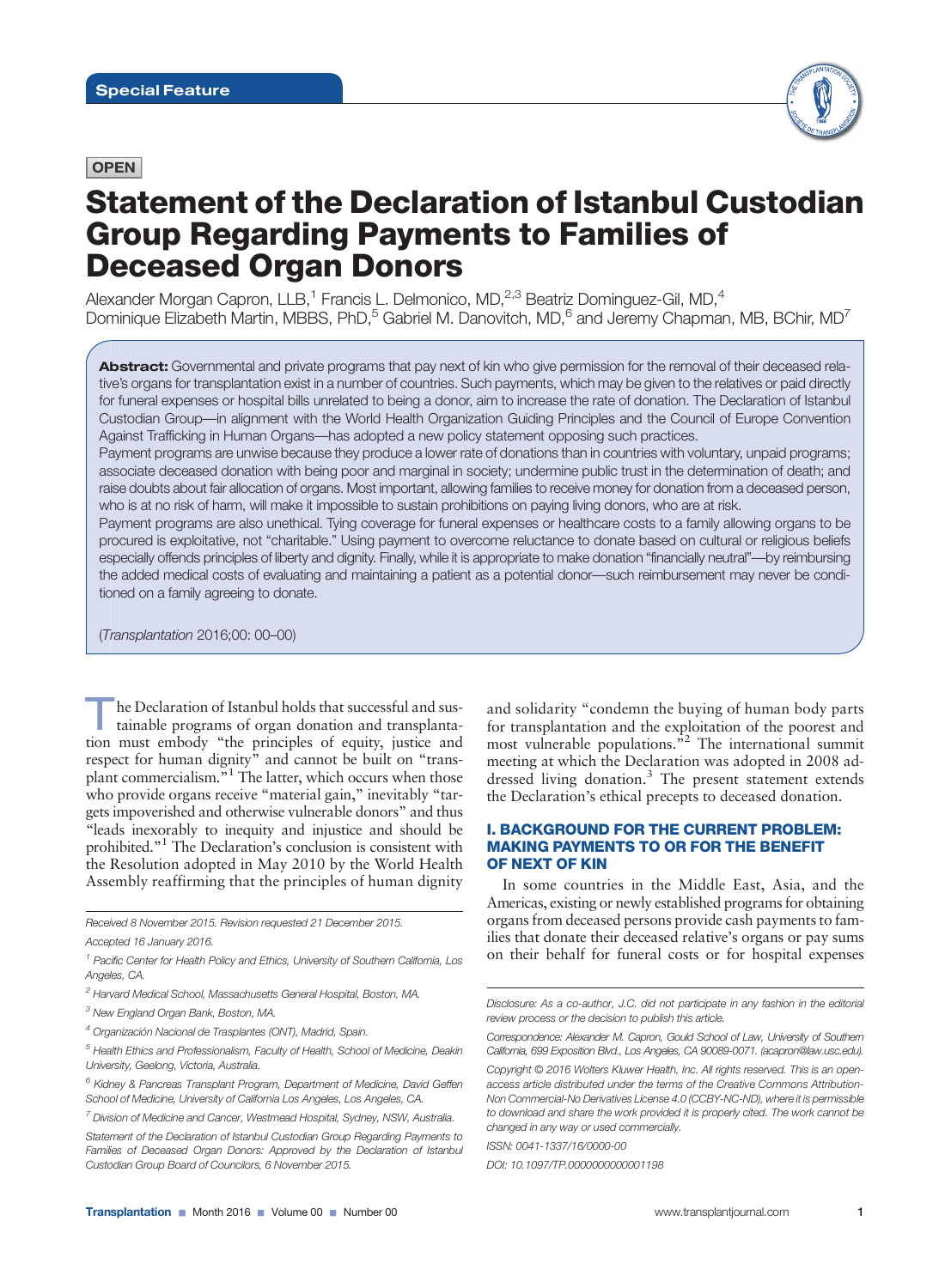beyond those generated in the process of obtaining organs for transplantation. Officials in these countries have set up such programs or allowed others to do so because, they argue, that without such financial incentives, sufficient organs would not be donated. They contend that money is needed to obtain agreement from people who otherwise feel no inclination to help facilitate organ transplants to which they lack access or who regard deceased donation as inconsistent with their cultural traditions. Officials have also explained the payments as appropriate reciprocity for the family's "gift" to the community, especially when the next of kin are poor or face large medical or other expenses.

Without doubting the sincerity of these beliefs, the Declaration of Istanbul Custodian Group has concluded that all programs that provide payments to or on behalf of families who have donated organs from their deceased relatives place the countries involved outside the circle of ethical transplant practices globally, as set forth in the Guiding Principles on Cell, Tissue, and Organ Transplantation<sup>4</sup> of the World Health Organization (WHO), the Declaration of Istanbul, and other international standards.

# II. ETHICAL PRINCIPLE

Providing money to people to encourage them to consent to organ removal or reward them for doing so weakens organ donation programs by treating the human body as a commodity used for financial gain, exploits the economic vulnerability of living donors and deceased donor families, and undermines equality and justice by reinforcing rather than reducing socioeconomic inequities.

### III. APPLICATION OF THE PRINCIPLE TO DECEASED DONATION

## A. Payments to Next of Kin Fall into the Category of Organ Commercialism

1. Direct or indirect payments to donor families constitute transplant commercialism. Payments made to or on behalf of donor families amount to purchasing organs because consent to organ donation "gives rise to financial gain or comparable advantage."<sup>5</sup> Such transactions are sales, and it is deceptive to present the payment as a "gift" or "reward."<sup>6</sup> As stated by the WHO, countries "should ensure that any gifts or rewards are not, in fact, disguised forms of payment" for organs and 'rewards' with monetary value that can be transferred to third parties are not different from monetary payments."<sup>4</sup>

2. The payment source is irrelevant. The origin and method of the payments—whether the government, a public or private foundation, or individuals (such as organ recipients)—are unimportant ethically, because in all cases the financial arrangements depend on the family agreeing to donate a deceased relative's organs.

3. Once payments to next of kin are permitted, no ethical principle exists for determining whether the amount is *appropriate or excessive*. Unlike reimbursing hospital and other expenses that donors incur in the process of being evaluated or in actually donating, which are acceptable when based on actual costs, the amounts paid to the next of kin have no inherent limit. Payments to incentivize donations will be

set based on market forces (that is, the payers will choose the amount needed to obtain consent, which will vary based on donor families' financial needs); "charity" payments depend on the extent to that officials choose to relieve donor families' poverty; and payments for funeral costs and hospital care (beyond any added costs for organ donation) can vary widely and, moreover, those items are not distinguishable from other debts that the family might prefer to have paid. In sum, the amounts paid to families on any of these grounds are inherently arbitrary and subject to manipulation and abuse.

## B. Adverse Effects on Society and Legitimate Transplant Programs

4. Payments undermine trust in death determinations. Although it is physicians who diagnose death, the next of kin also have a role to play when the diagnosis will be followed by organ donation. With brain-based determinations of death, the family must accept the diagnosis and allow medical interventions to be withdrawn before organs can be recovered, and with circulatory-determinations of death, the diagnosis is made only when the patient's circulation and respiration have permanently ceased, following the family's agreement to the withdrawal of life-support. As experienced organ procurement staff recognize, families' involvement must be handled with sensitivity and always framed in terms of their deciding what is in the patient's best interests. Further complexity is added when the methods that physicians use to diagnose death, especially based on loss of brain functions, are unfamiliar to or not yet broadly accepted by the general population. Making payments to the next of kin who consent to donate organs, which has to be preceded by their decision to withdraw medical interventions, creates an obvious conflict of interest and raises questions for the public about whether decisions about care are being made in patients' best interests and whether death has truly occurred before organs are removed.

5. Paying for deceased donation will adversely affect liv-<br>ing donation. When next of kin receive financial incentives and rewards, it becomes impossible to refuse to pay living donors both because the money provided to the families legitimates exchanging organs for material gain, and because a society that allows payments to next of kin, who bear no physical risk, cannot reasonably refuse to allow at least equal payment to living donors, who take on actual burdens and risks in donating.

6. Payments to next of kin undermine public support of transplant programs. Most basically, payments suggest to the public that all types of organ donation are not acts one should undertake as a matter of civic duty and in solidarity with the needs of one's fellow citizens but instead something that a person should do only for a financial benefit.

7. Payments for organs raise doubts about fair allocation. When organs are obtained through payments, they have become commodities, which—for good reason, in light of experience in systems where organs are treated that way—fosters a public perception that their distribution will also be determined by financial considerations, thereby weakening general support for organ donation as a community resource that is necessary if transplant programs are to fully and equitably meet the needs of patients.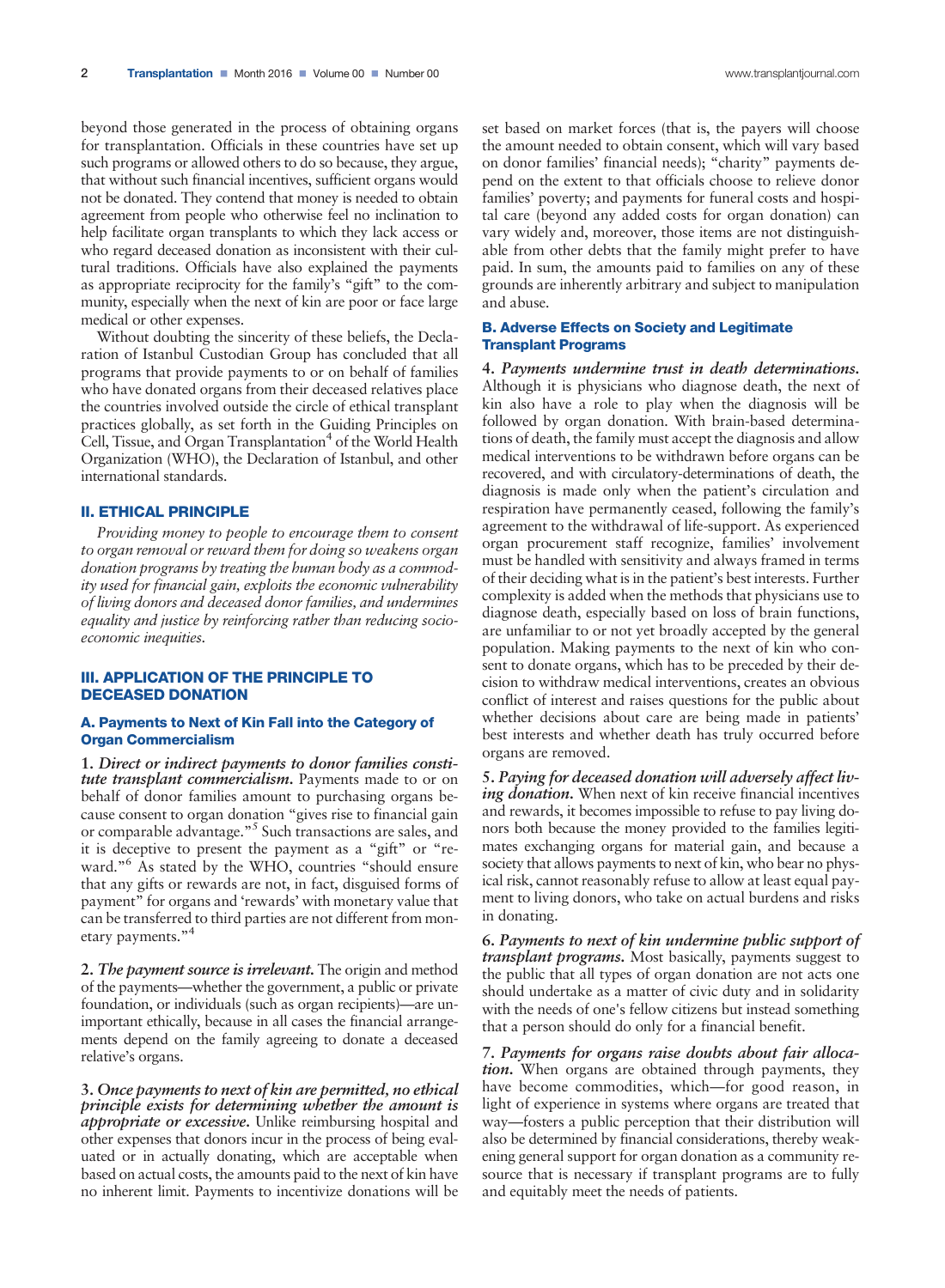8. Giving next of kin money does not produce the highest donation rates. The countries with the highest or most rapidly increasing donation rates do not provide financial incentives or gratuities for deceased donation.<sup>7</sup> Instead, better donation rates depend on improved organ procurement practices, engagement of the critical care community, and public education. $8,9$  The exclusion of payments in these countries, which are found in most regions of the world, is not based on particular cultural norms but on universal principles of ethics and human rights that uphold the dignity of human beings and aim to protect them against exploitation.

## C. Adverse Impact on Donor Families

9. Dynamics among donor relatives can be destructive. Making payments to the next of kin for donating organs can provoke arguments within families over the manner in which the money is distributed among family members and over the adequacy of the amount received—for example, if permission were given to remove more organs from the deceased could family members receive a bigger financial expression of "gratitude" or "charitable relief"? Such disputes at the bedside of potential donors are harmful to a dignified dying process for the donor as well as to other patients and families in the hospital unit. After the fact, disgruntled family members may institute legal proceedings against the physicians, nurses, hospitals, organ procurement agency, and others involved in making or condoning the payment to a particular next of kin.10

10. Payment programs can stigmatize all donors. Especially in countries where deceased donation is not yet widely adopted, receiving financial incentives or rewards sets members of donor families apart from others in society; even family members who do not accept payment may be seen—or fear they will be seen—as having done for money something that successful and reputable people would not do.<sup>11,12</sup>

11. Payments to next of kin change the relationship between society and donors. What would otherwise be a praiseworthy act of gift-giving is transformed into a commercial transaction, which explains families bargaining for increased payment if they allow more organs to be harvested.

# D. Ethical Objections to Payments

12. Achieving basic dignity should not require people to provide donor organs. Ensuring proper burial or cremation for all those who die is a basic feature of decent societies. In settings where this does not occur because of the general conditions or the poverty of some families, it is coercive for a deceased donation program to offer to cover funeral expenses only for families that allow organs to be procured from their deceased relatives. It likewise is wrong to condition access to health care—or relief from bearing the cost of such care on the next of kin agreeing to donate organs. All such practices violate the requirement of voluntary informed consent to donation set forth in the WHO Guiding Principles and the Declaration of Istanbul. Further, a just society would never condition the important benefits it makes available to grieving families upon their agreeing to part with a relative's organs.

13. Payments based on the recipient having donated organs are the antithesis of charity. Attempting to justify

payments as "charitable gifts" merely underlines the exploitation because acting generously toward the poor can never involve extracting something of material value from the supposed beneficiaries. Further, whenever a person has truly made a gift, responding with money turns the act of giving into a pecuniary exchange, in which case either party would then be justified in saying that the gift deserved more money or the payment merited a bigger gift.

14. Paying for funeral or medical expenses of deceased donors is doubly unjust. Making payment depend on consent not only exploits the financial need of donor families but also provides nothing to other needy families who did not authorize donation or are perhaps not even able to do so because their deceased relative was not a suitable donor.

15. Payments designed to get people to act against their beliefs are especially wrong. When some people have strong cultural, moral, or personal reasons why they are unwilling to do something, it especially offends principles of liberty and dignity to induce them to act against their beliefs by offering them an amount of money that would be difficult or impossible for them to refuse, given their financial straits. The offense is especially pronounced in societies with wide variations in wealth, where financially privileged persons would have no need to compromise their objections to acting in the way that poor persons are induced to act.

16. Reimbursement of donation-related expenses should not turn on giving consent. As both the WHO Guiding Principles and the Declaration of Istanbul make clear, prohibitions on paying for donation do not preclude keeping organ donation a financially neutral act by reimbursing the reasonable and verifiable expenses incurred.<sup>13</sup> In the context of deceased donation, it is therefore wholly acceptable for a transplant program to pay the hospital where a potential deceased donor has received medical care for any added costs of evaluating and maintaining the patient as a donor and to cover any costs the next of kin incur to participate in decisions about whether or not to donate organs, such as the cost of coming to the hospital to speak with organ procurement personnel. It is not, however, acceptable to withhold such reimbursement of expenses should the family decide not to donate, nor to include in those expenses anything for funeral costs or hospital charges not connected with the donation of organs—that is, expenses that would have arisen even if organ donation were not being considered for that patient.

## IV. CONCLUSIONS

For all of these reasons, countries should not establish or allow others to operate public or private programs that pay money to, or for the benefit of, next of kin who consent to donate their deceased relative's organs, whether such payments are for funeral expenses, to cover charges for predonation hospital care, to relieve their poverty, or especially to incentivize their decision. Countries that rely on such financial gifts, rewards, and incentives for deceased donation undermine their chance of building a transplant program that accords with global ethical and human rights standards; instead, they are in effect announcing that the economic and social marginalization of large portions of their population precludes them even trying to create such a program. Moreover, experience shows that a later decision to stop paying will necessitate